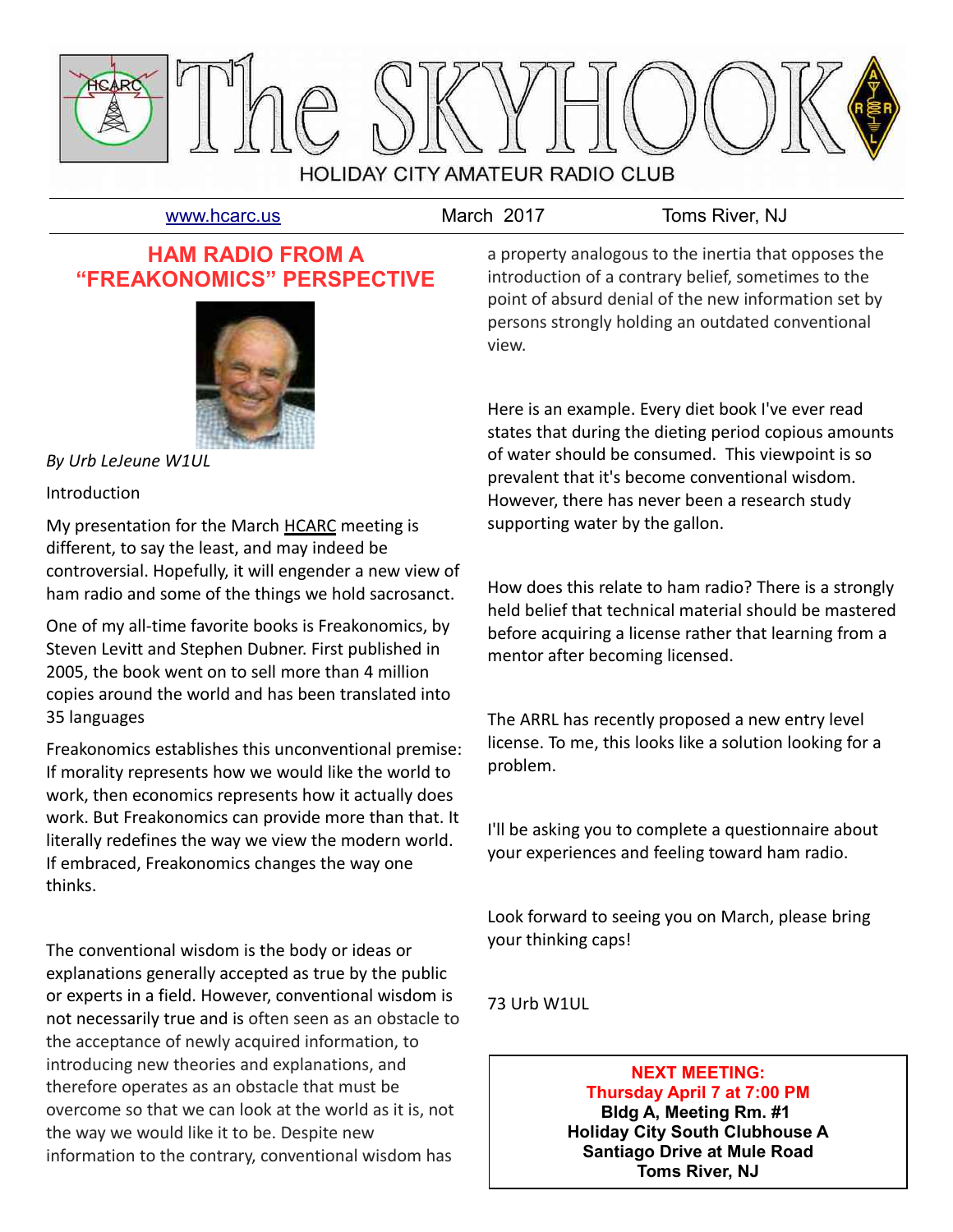## **Chinese Luncheon March 8**

Don't miss our Buffet Luncheon at the Fortune Buffet, starting at Noon on March 8. The Fortune is next to Ruby Tuesday on Route 37 East near Saint Catherine Blvd, Toms River.



## **Happy Birthdays To:**

Ira Dechowitz N2RKV Fred Fanizzo K2KHH John Roberts KQ4WR Susan Graber Sarah Punderson



## **Ocean County ARES® News**



On February 4<sup>th</sup>, SNJ Leadership announced at an annual EC meeting in Camden that a replacement is being evaluated for the existing D-Star SCERN (Southern Counties Emergency Repeater ) Network because the system is aging and Icom does not seem to have any clear upgrade path or path forward. Comments are being collected from the 7 counties covered by Cooper Medical, who would be funding the project and provided the original one million dollar investment to initially install the system. It is important to note that Ocean County is NOT part of Cooper Medical and therefore Ocean has no input into the system upgrade. Ocean County will also not receive any funding for the upgrade from Cooper Medical and anything that Ocean County implements as far as an upgrade will have to be solely funded by the county and ARES.

As of this writing, it appears that the majority of SNJ counties would like to see a wholesale retirement of the existing Icom D-Star stack and gateway

replacement with Yaesu System Fusion DR-1X repeaters along with HRI-200 and computer to run WIRES-X software. Additionally, a Universal Digital Radio Controller would be added to interface with the DR-1X repeater to make it a dual mode (D-Star/Fusion) system. One problem, which has not yet been discussed, is that the SCERN D-Star network is coordinated for digital-only frequency pairs and changing over to mixed mode, such as Fusion, will require all frequency pairs to be evaluated and possibly changed by ARCC.

At this point, the Ocean County D-Star system, located in Harvey Cedars, is in Limbo. There does not seem to be any advantage trying to complete the Ocean County D-Star gateway tie-in to SCERN, especially given the problems we have had so far. I guess the only encouraging part of this news is that if you have invested in either D-Star or Fusion transceivers, either will work with the new SNJ SCERN. If Ocean County will ever be tied into this system, is yet to be determined.

There are several positive points: We are ahead of the curve and have two Fusion repeaters already that can be tied into the system, if need be. The D-Star retirement (if it happens) is not for two years and any experience we gain by finishing the installation can be documented for others (and who knows what aftermarket upgrades the D-Star repeater may be capable of in the future).

Anyone interested in keeping up to date with the SNJ SCERN progress, can join the discussion group at "Groups.io", scern-snj

During several past Ocean County ARES training Nets, you may have noticed that at times Net Control has dropped out of the net in the middle of a conversation. After much investigation, we have found that a glitch exists in DR-1X repeater firmware where a station in conversation is dropped after the repeater CW ID occurs. Until Yaesu issues a firmware fix to overcome this problem, one has to think that the DR-1X System Fusion repeater is useless for emergency services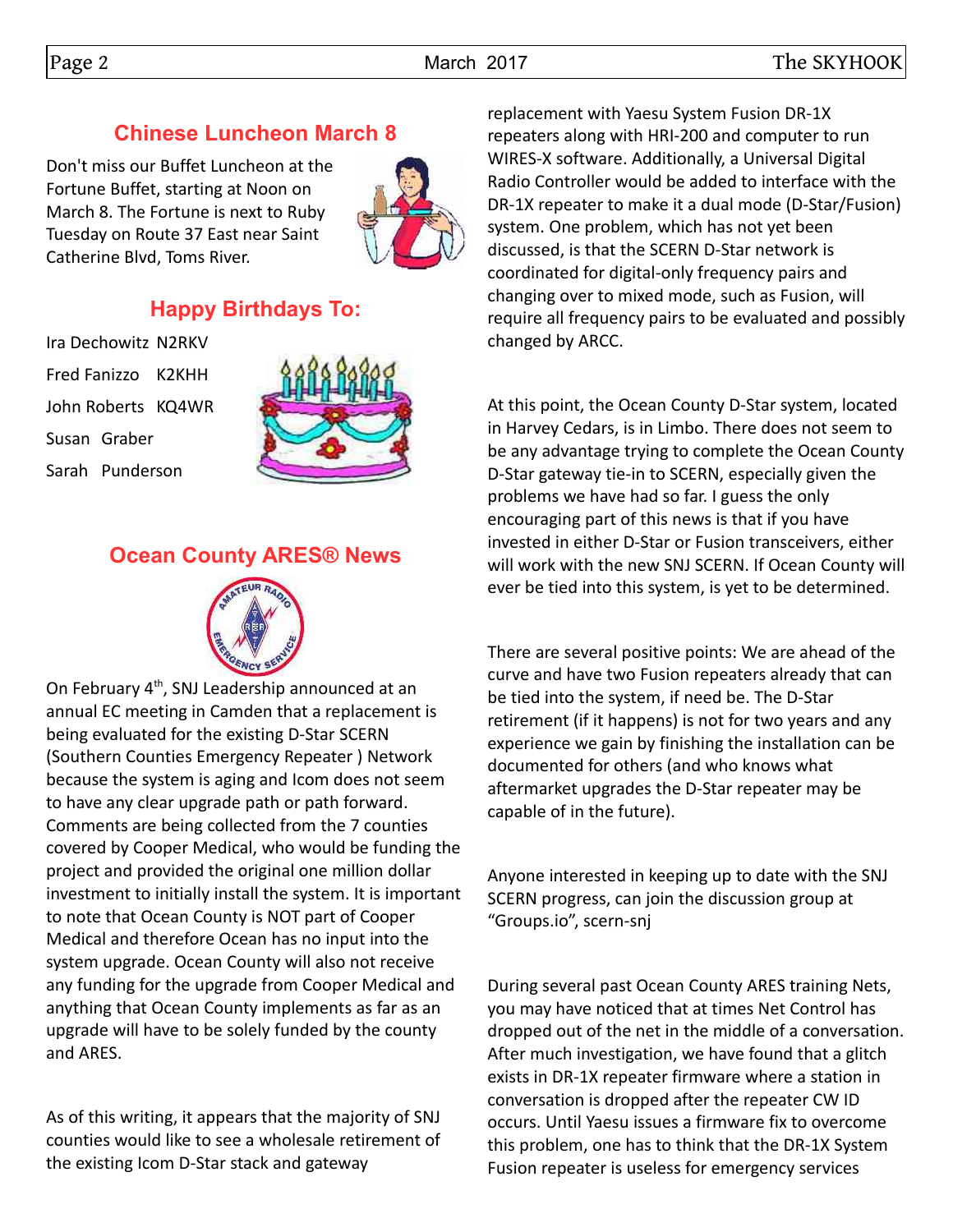where every word counts. Hopefully this will be fixed before the SCERN is upgraded to a system with a giant "hole" in the system.

73 de WX2NJ

Bob Murdock

Ocean County Amateur Radio Emergency Service® EC

## **SKYWARN Coord. Structure Change**



The National Weather Service Mount Holly SKYWARN Program migrated from a county to regional based structure in January 2017. This framework consists of the Delmarva (Delaware/Maryland), New Jersey, and Pennsylvania Regions. The goal of this is twofold: to increase the number of severe weather reports and to address a number of counties in which there were no coordinators in place.

The SKYWARN Team recognizes that local knowledge is vital. To that end, both Coordinators and Assistant Coordinators from the county system have been encouraged to participate in the regional structure. Ultimately, their roles will be determined based upon the expertise and location of each individual, as well as the need in each area (spotters).

Dennis Dura K2DCD, is the New Jersey Regional Coordinator. The National Weather Service along with the regional coordinators are working to create a new regional structure.

Ocean County will continue to run SKYWARN Weather Nets when needed. The primary frequency for reporting severe weather events is 449.825 MHz output, 444.825 MHz input, PL of 131.8, WA2RES Repeater located in Toms River. Weekly nets are held in conjunction with the Ocean County ARES Nets.

Tom Preiser, N2XW

Ocean County SKYWARN Coordinator

## **Monday Noon "Get-togethers"**

Our Get-together group will be meeting on March 13<sup>th</sup> at the Holiday City Diner, on Mule Road, and on March  $27<sup>th</sup>$  at Lisa's Restaurant in the little mall on Route 37E at the North end of Mule Road.

You're welcome to join in.

### **[Our VE Crew](mailto:lpuccio1@comcast.net?subject=VE)**

Larry [K2QDY](mailto:lpuccio1@comcast.net) (Liaison) 732-349-2950, Urb [W1UL,](mailto:urb@W1UL.com) John [KQ4WR,](mailto:kq4wr@arrl.net) Stan [KB2PD,](mailto:kb2pd@hotmail.com) Steve [N2WLH,](mailto:n2wlh@yahoo.com) Murray [KD2IN,](mailto:murraykd2in@comcast.net) Paul [N2QXB,](mailto:n2qxb@juno.com) Larry [WA2VLR,](mailto:lloscalz@optonline.net) Tony [KD2GSO.](mailto:tonyk613@comcast.net) *License exams are given by appointment at 7pm on the second Wednesday of each month at Holiday City South Clubhouse, Bldg A, which is at the corner of Mule Rd. and Santiago Dr. Call Larry Puccio, K2QDY, at 732-349-2950 for information. Directions: From either Route 37 W or Davenport Road, take Mule Road to Santiago Drive. Turn into the parking lot from Santiago Drive, and park near the pool. Enter the building nearest the intersection.*

#### **CLUB COMMITTEES**

| Refreshments:       | LarryPuccio & Tony Kuzinski |                             |  |  |  |  |  |
|---------------------|-----------------------------|-----------------------------|--|--|--|--|--|
| Webmaster:          |                             | Steve N2WLH N2WLH@yahoo.com |  |  |  |  |  |
| Publicity:          | Paul N2QXB                  | 732-279-3911                |  |  |  |  |  |
| Programs:           | Tony <b>KD2GSO</b>          | 732-930-5779                |  |  |  |  |  |
| Sunshine:           | Dave WA2DJN                 | WA2DJN3@verizon.net         |  |  |  |  |  |
| Field Day:          | Larry <b>K2QDY</b>          | 732-349-2950                |  |  |  |  |  |
| <b>VE Sessions:</b> | Larry <b>K2ODY</b>          | 732-349-2950                |  |  |  |  |  |
| Membership:         | Doug <b>KC2TZC</b>          | 732-928-2316                |  |  |  |  |  |
|                     |                             |                             |  |  |  |  |  |

#### **Holiday City Amateur Radio Club Toms River, New Jersey**

|                        | Web Site www.hcarc.us |                                |                     |
|------------------------|-----------------------|--------------------------------|---------------------|
| President              | Tony Kuzinski         | KD <sub>2</sub> GSO            | 732-930-5779        |
| Vice President         | Paul Hansen           | N <sub>2Q</sub> X <sub>B</sub> | 732-279-3911        |
| Treasurer              | Larry Puccio          | <b>K2QDY</b>                   | 732-349-2950        |
| Secretary              | Marge Penn            | <b>KD2LNT</b>                  | 732-736-5953        |
| <b>Executive Board</b> | Doug Poray            | <b>KC2TZC</b>                  | 732-928-2316        |
| <b>Executive Board</b> | John Roberts          | KQ4WR                          | 732-350-1162 ext 33 |
| W2HC Trustee           | Larry Puccio          | K <sub>2</sub> ODY             | 732-349-2950        |
|                        |                       |                                |                     |

Membership is open to all interested persons. Ham license is not required. Dues are \$25.00 per year, payable Jan 1<sup>st</sup>. Members joining during the year will have the dues prorated. Family membership \$30.00 per family. ----------------------------------------------------------

Meetings are held on the first Thursday of every month, at 7:00 pm. Location: Meeting Room #1 in the Holiday City South Clubhouse. Directions: From either Route 37 W or Davenport Road, take Mule Road to Santiago Drive. Turn into the parking lot from Santiago Drive and park near the pool. Enter the building nearest the street corner.-

The SKYHOOK is published monthly as the HCARC's official newsletter. Editor and Publisher:

John Roberts [KQ4WR](mailto:kq4wr@arrl.net) 7 Lincoln Ct. Whiting, NJ 08759-1505 e-mail [KQ4WR@arrl.net](mailto:KQ4WR@arrl.net) 732 350-1162 ext 33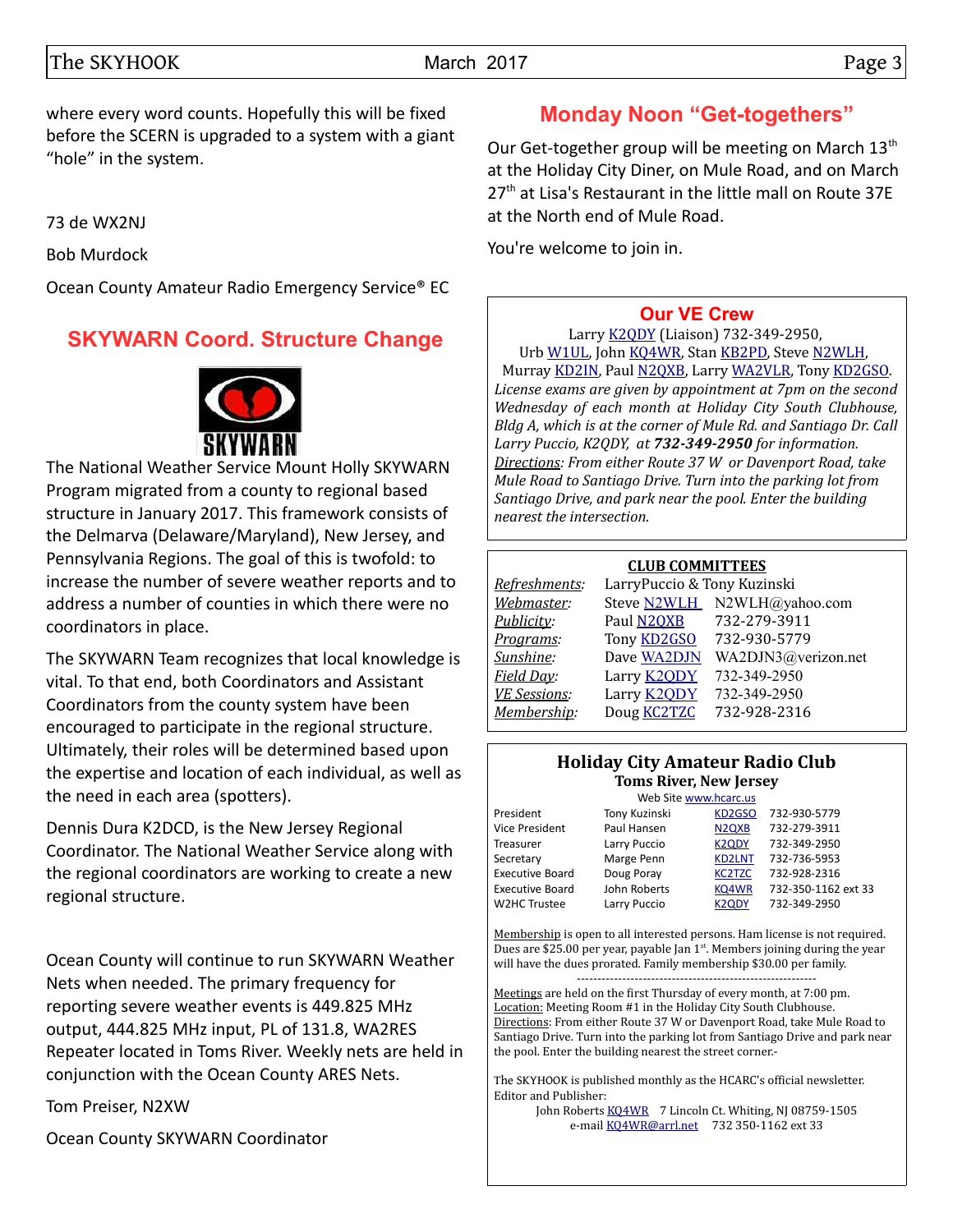## **Meet Carl Lee**



*A "Meet the Members" article by Doug Poray KC2TZC*

As a past president of the Holiday City Amateur Radio Club, Carl Lee has brought leadership and technical skills to the club, providing for an efficient operation. His experience of more than 39 years working for AT&T and Lucent Technologies groomed the qualities exhibited by Carl. Among the many responsibilities he had during his career, Carl supervised major installations for both AT&T and Lucent.

Carl was first licensed in 1957, holds the call sign W2PTZ, and has an Extra Class License. He uses both a FT 857 and a KX3 for his operation and utilizes vertical and dipole antennas. Carl's favorite bands are 20 and 40 meters. He enjoys building kits and has an interest in the QRP part of amateur radio.

Short wave listening and assisting a friend studying for the General Class License sparked Carl's interest in amateur radio. While he has many amateur experiences, the most memorable one for Carl is operating at W1AW (ARRL Headquarters) as part of a Special Event in support of the 100 years of both the ARRL and the United States Power Squadrons. Besides amateur radio, Carl enjoys saltwater fly tying, fishing, astronomy, and kayaking.

Carl enjoys taking trips to light houses and maritime sites to operate Special Event Stations in support of National Safe Boating Week.

Carl is the " go to guy" whenever a technical question needs to be answered. His vast knowledge of

electronics and the amateur radio hobby is appreciated by the club members. We thank Carl for his past service to the HCARC and look forward to his participation in the club.

# **Try Our 2-meter Net**

Tuesdays at 7:00 pm. WA2JWR Repeater 146.6550 (-.6, no PL req'd), linked to 146.880 (-.6, PL 94.8) in Brick, also 445.575 (-5, PL 94.8), and Echo link 330923. Many thanks to Lee Kissel for the use of his repeater system.

For anyone not familiar with a net, just listen in and you will get the hang of it.

Join in and help make this a weekly occurrence. -Tony

# **Updating The FCC**

Dear Elmer,

 The FCC still lists my license at my old address. How do I correct it?

Dear Friend,

 It's important to update the FCC, because if they send you a letter, and it bounces, their system will suspect you're dead, and flag your license for cancellation.

 You can easily change the address via the Internet. But first, you should look up the letter the FCC sent you that gives your ULS number, and the password you gave the FCC to identify yourself.

 You can find your ULS number on your license or look yourself up on the wireless.fcc.gov website. If you can't find or remember your password, there's a "workaround" for that.

 In either case, use your browser to enter: "wireless.fcc.gov/uls/index.htm?jopb=home"

Then select "ONLINE FILING" and follow the instructions, which are pretty easy. If your license is due to expire in the next 3 months, you can take care of that, too.

73, Elmer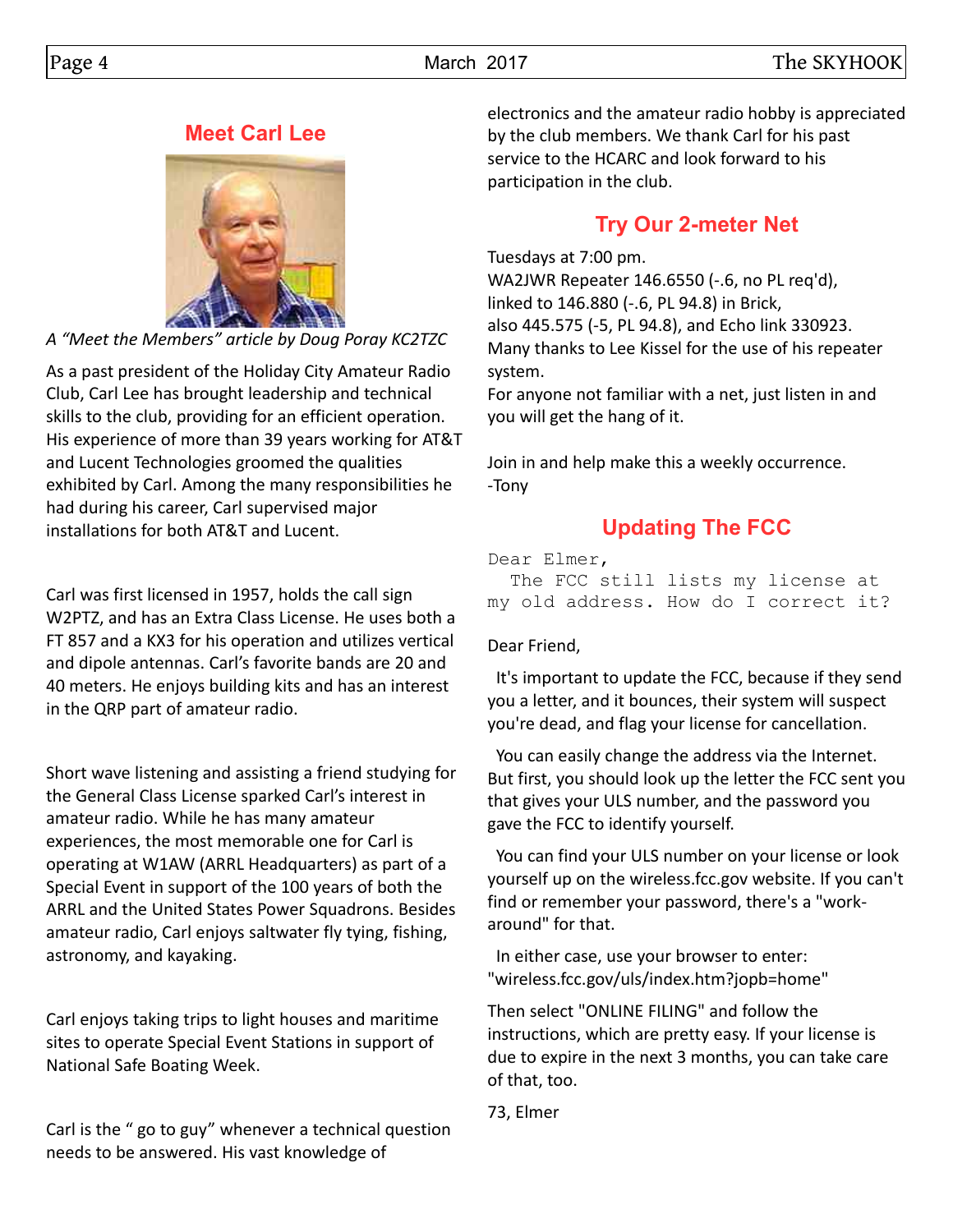## **My Love Affair With WAS, Continued**

(by Urb LeJeune W1UL, Continued from last month)

## *My WAS Aftermath*

After obtaining WAS I was elated but my activity started to decline and I started to miss a challenge. Shortly thereafter ARRL came to the rescue with their 5 Band WAS (5BWAS) award. The 5BWAS requires confirmed contacts with each of the 50 states on the 10, 15, 20, 40 and 80 meter bands for a total of 250 contacts.

If you really want to learn about propagation start chasing a 5BWAS. It degenerates into working the far out states on 40 and 80 meters and states within about a 500-mile radius of your QTH on 10, 15 and 20 meters. My last state in my 5BWAS pursuit from central New Jersey was Tennessee on 15 meters.

Shortly after starting my 5BWAS endeavor a friend told me about the Geritol Net and award. The award requires contacts with all fifty states in the Extra class portion of the 75 meter phone band, in addition, all contacts must be with operators holding Extra class formatted calls. See the net description and award rules at:

## [http://geratol.net](http://geratol.net/)

This is a difficult award if you live on the east coast of the United State. Both Alaska and Hawaii are very elusive on 75 meters. The Geratol net was fun and I was making new friends, many of whom would make schedules to give me their state on a needed band.

If you're looking for a major challenge, add a twist to the existing rules to make your goal tougher. I decided to pursue my 5BWAS using only extra class formatted calls with the same operator on all five bands. A 5BWAS with only 50 operators all with extra class formatted calls! When I finally accomplished my lofty goal and sent the League my confirmations my plaque looked like everyone else's wall fixture. However, I know I had done something special, and that was good enough for me. Over the ensuing years, I have pursued many variations on the WAS theme.

WAS YL. Work a YL in every state, it does not sound difficult but most YL's hold a Technician class license or are inactive. This award took me over five years. Toward the end of the trail, when I worked an OM in a state where I needed a YL QSO, I would ask him if he knew of a YL in his state who was active on HF. Several times he said, "sure, my XYL!"

My most difficult award was Phone WAZ for working all 40 CQ Magazine Zones on two-way phone. I have certificate number 18, US number six and W2 number one. At the time there was only one station available on the two-way phone in zones 19 and 23.

## *WAS Resources*

There are many resources to help on your path to WAS. Here are some of the resources and their accompanying websites.

## **The North American QSO Party (NAQP)**

The North American QSO Parties are favorites of beginners and seasoned operators alike. The NAQPs are low-power only (no amplifiers allowed) which makes for a lot more breathing room on the bands. Small stations can generate very effective "runs" in the NAQP contests. Multipliers count once per band, which makes for an exciting format, as multipliers can be "moved" from band to band. The NAQPs allow stations from all parts of North America to be in the running for the top spots. The 12-hour format allows participants to do some great contesting, and still have time for other activities during the weekend. Participants can enter in the single op or multi-op categories and also have the opportunity to combine up to five separate single op scores into a team score.

There are "parties" for CW and SSB in January and July and RTTY in February and August. As the name implies, stations in North America, as well as Hawaii, can participate. The exchange is your name plus your (State/DC/Provence or Country.)

Schedule and rules at

<http://www.ncjweb.com/NAQP-Rules.pdf>

The second most difficult certificate I ever earned was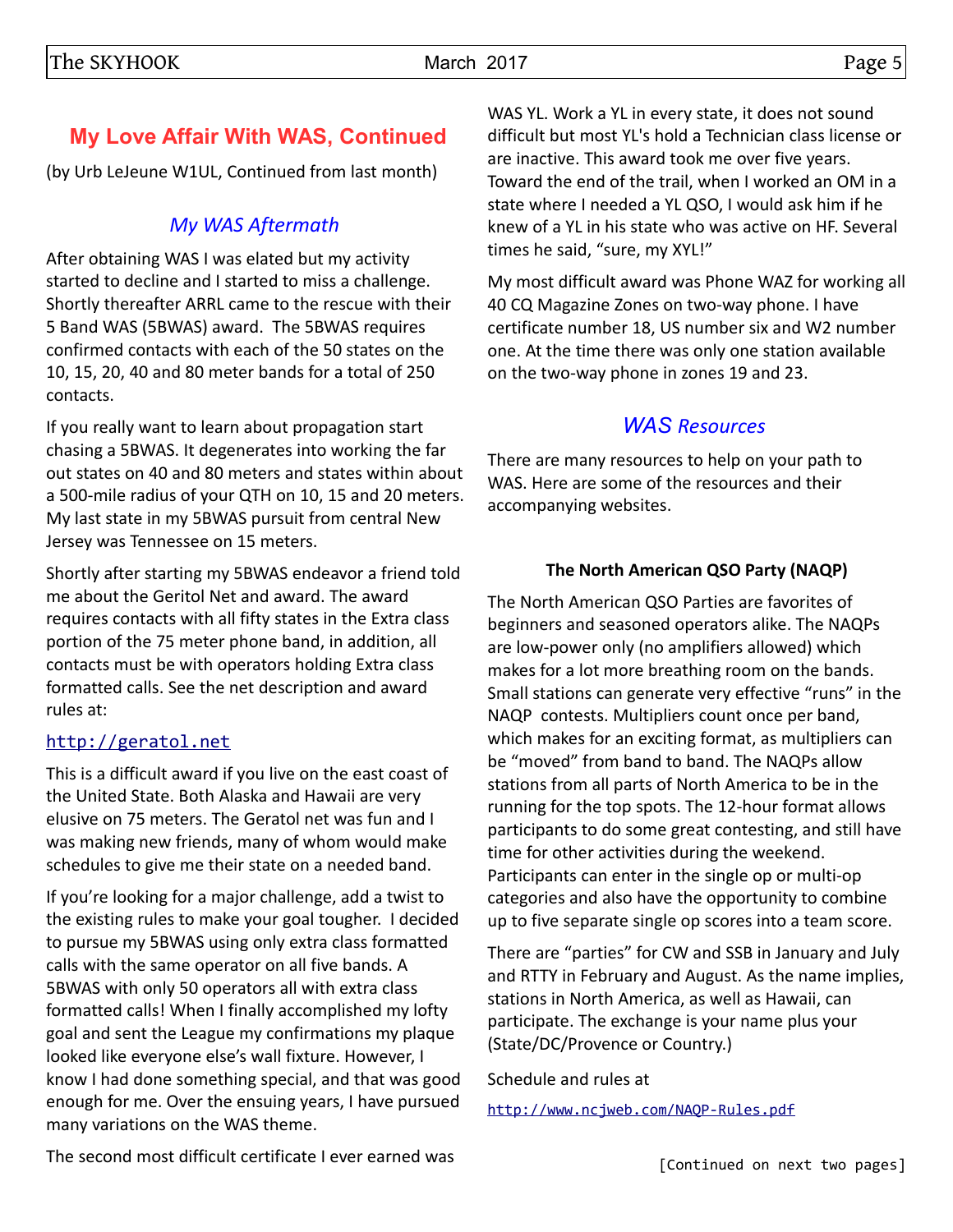#### **State and Province QSO Parties**

#### The 2017 NAOP calendar

| Mode | <b>Times/Dates</b>                    | Logs Due   | <b>Log Submittal</b>                                    |  |
|------|---------------------------------------|------------|---------------------------------------------------------|--|
| CW   | 1800 UTC Jan 14 to 0600 UTC Jan 15    | January 20 |                                                         |  |
|      | 1800 UTC Aug 5 to 0600 UTC Aug 6      | August 11  | <b>NCJ</b> website:                                     |  |
| SSB  | 1800 UTC Jan 21 to 0600 UTC Jan 22    | January 27 |                                                         |  |
|      | 1800 UTC Aug 19 to 0600 UTC Aug<br>20 | August 25  | www.ncjweb.com/nagplogsubmit.php                        |  |
| RTTY | 1800 UTC Feb 25 to 0600 UTC Feb<br>26 | March 3    |                                                         |  |
|      | 1800 UTC Jul 15 to 0600 UTC Jul 16    | July 21    | Alternative submission methods:<br>See Rule 16 in text. |  |

Almost all states have a representative QSO party. The seventh call area has one QSO party for all states in the seventh call area. This event is great for picking up seventh call area rare states.

N5NA maintains a wonderful State & Province QSO Party Calendar, with over 160 events, at [http://qsoparty.eqth.net](http://qsoparty.eqth.net/)

There are QSO parties for almost all state, typically in the summer months. These tend to be low-pressure operating events. You might even win a certificate.

Another list of State QSO Parties is maintained by VA3RJ at

[http://www.qsl.net/va3rj/contest\\_usa.html](http://www.qsl.net/va3rj/contest_usa.html)

#### **The ARRL Sweepstakes**

The ARRL November Sweepstakes is a major contesting activity. It is highly competitive and the exchanges are long. Having said that, it's a great event to pick up missing states.

Schedules, descriptions and rules at <http://www.arrl.org/sweepstakes>

#### **WAS Nets**

A great way to fill in missing slots in your WAS quest is participating in a WAS Net. In general, you get a membership number to participate in net activities. The nets meet at specific times and frequencies. The normal sequence is to sign in with the Net Control Stations (NCS.) After the login period, the individual sign-ins receive a chance to call other logged in stations.

#### **OMISS**

OMISS OPERATES ON THE FOLLOWING FREQUENCIES AND TIMES. PLUS OR MINUS QRM AND PROPAGATION:

#### The OMISS All Band Coordinator is AIOA, DAVE, #8641

| Band            | <b>Net Time &amp; Frequency</b>    | Day           | <b>Net Coordinator</b> |
|-----------------|------------------------------------|---------------|------------------------|
| 160m            | 0400z - 1930 MHz (+/- 7 kHz)       | Sat & Sun *** | M2FDB, FRANK, #8897    |
| 80m             | 0300z - 3.825 MHz (+)-7 KHz)       | Daily         | N2HTL, AARON, #8751    |
| 80m Late        | 0500z -- > 3.825 MHz (+/-7 MHz)    | Sat & Sun *** | N2HTL, AARON, #8751    |
| 40m             | 0100z -> 7.185 MHz (+/- 7 MHz)     | Daily         | K9WVL TIM.#8881        |
| 40m Late        | 04002->7.185 MHz (+/-7 kHz)        | Sat & Sun."   | K9WVL, TIM. #8881      |
| 20 <sub>m</sub> | 1830z -- > 14.290 MHz (+/-7 kHz)   | Daily         | KJ5IM: JIM, #8016      |
| 17m             | 1900z --- > 18.158 MHz (+/-7 kHz)  | Sat & Sun *   | K8MFW, CLAUDE: #9757   |
| 15m             | 1700z --- > 21.395 MHz (+/- 7 KHz) | Sat & Sun *   | M7WS8, WILLIAM, #8513  |
| 10m             | 1800z - 28.665 MHz (+/- 7 kHz)     | Sat & Sun *   | MB6RAB DAVID, #7380    |

And Monday if it is a Legal Holiday, plus New Years Day, 4th of July, Veteran's Day, Thanksgiving, and Christmas.

\*\* The Winter schedule will begin the last week-end in October and complete the 1st week-end in April.

Days and times are in UTC. Nets that are Friday night local are displayed as Sat UTC.

We are in need of volunteers to become NCS stations for OMISS. If you would be willing to help please contact one of the above listed Band Coordinators for more information.

One of the oldest WAS nets is the Old Man International Sideband Society (OMISS.) OMISS has been operating a list-type awards nets on the amateur bands since 1981. If you are chasing your WAS this is one resource you'll find useful. Full information at:

<http://www.omiss.net/>

#### **3905 Century Club**

The 3905 Century Club is an international amateur radio club founded during February 1977 and is one of the premier Worked All States, DX and awards nets on our amateur bands. The purpose of the 3905 Century Club is providing all amateurs—foreign and domestic interested in WAS, or other awards with organized nets populated with like-minded amateurs for making the necessary contacts and receiving the necessary QSLs.

|                                                                                                                                                            |                 |                   |       |        | <b>3905 Century Club Net Schedule</b><br>Last Schedule Update: 12-Dec-2016 |               |                                                                                               |  |  |
|------------------------------------------------------------------------------------------------------------------------------------------------------------|-----------------|-------------------|-------|--------|----------------------------------------------------------------------------|---------------|-----------------------------------------------------------------------------------------------|--|--|
| This is the Standard Time Schedule<br><b>LOCAL</b><br><b>UTC</b><br>$(TTC-5)$<br>THE "LOCAL" TIME THE SHOWN IS BASED ON YOUR COMPLYING'S TIME BOYS SETTING |                 |                   |       |        |                                                                            |               |                                                                                               |  |  |
| Time                                                                                                                                                       | Day             | Time              | Day   | Freq   | Net                                                                        | Coord         | Remarks (UTC)                                                                                 |  |  |
|                                                                                                                                                            | <b>SSB Nets</b> |                   |       |        |                                                                            |               |                                                                                               |  |  |
| 01:00                                                                                                                                                      | Daily           | 8.00 pm           | Daily | 7.2675 | 40m Early                                                                  | W5DMT         | <b>DO NOT interfere with the YLISSB</b><br>net, which runs before our net!<br>Ait Freq: 7.243 |  |  |
| 03:00                                                                                                                                                      | Daily           | 10:00 pm          | Daily | 3.903  | 75m Early                                                                  | <b>WA9DIY</b> | Alt Freq: 3 898                                                                               |  |  |
| 03:00                                                                                                                                                      | Daily           | $10:00~\text{pm}$ | Daily | 1926   | 160m Early                                                                 | W9ROG         | Alt Freq: 1933                                                                                |  |  |
| 05:00                                                                                                                                                      | Daily           | 12:00 am          | Daily | 7.188  | 40m Late                                                                   | N5MIG         | Alt Freqs: 7.178, 7.208                                                                       |  |  |
| 06:00                                                                                                                                                      | Daily           | $1.00$ nm         | Daily | 3.902  | 75m Late                                                                   | KG4ZOD        | Alt Freqs: 3.897, 3.895                                                                       |  |  |
| 07:30                                                                                                                                                      | Sat             | $2-30$ am         | Sat   | 1926   | 160m Late                                                                  | <b>WG01</b>   | Net Restarted Sat Nov 12 to 07:30Z                                                            |  |  |
| 11:00                                                                                                                                                      | Sun             | $6:00~\text{am}$  | Sun   | 1926   | 160m Late Late                                                             | <b>WG01</b>   | Net Restarted San Nov 13 or 11:00Z                                                            |  |  |
|                                                                                                                                                            |                 |                   |       |        | <b>CW</b> Nets                                                             |               |                                                                                               |  |  |
| 04:00                                                                                                                                                      | Sat             | 11:00 pm          | En    | 7,045  | 40m Late                                                                   | WNIF          | Slow Speed                                                                                    |  |  |
| 21:00                                                                                                                                                      | Sun             | 4:00 pm           | Sun   | 14053  | 20m                                                                        | WNIF          |                                                                                               |  |  |
| 04:00                                                                                                                                                      | Mon             | 11:00 pm          | Sun   | 3.5475 | Som Late                                                                   | <b>ACTXF</b>  | Slow Speed                                                                                    |  |  |
| 03:00                                                                                                                                                      | Tue             | 10:00 pm          | Mon   | 7.045  | 40m Early                                                                  | WNIF          |                                                                                               |  |  |
| 03:00                                                                                                                                                      | En              | 10:00 pm          | Thu   | 3.5475 | 80m Early                                                                  | <b>AC7XF</b>  | Slow Speed                                                                                    |  |  |
| 04:00                                                                                                                                                      | Fn              | 11:00 pm          | Thu   | 1818   | 160m Early                                                                 | <b>K9EA</b>   | 2nd & 4th Friday                                                                              |  |  |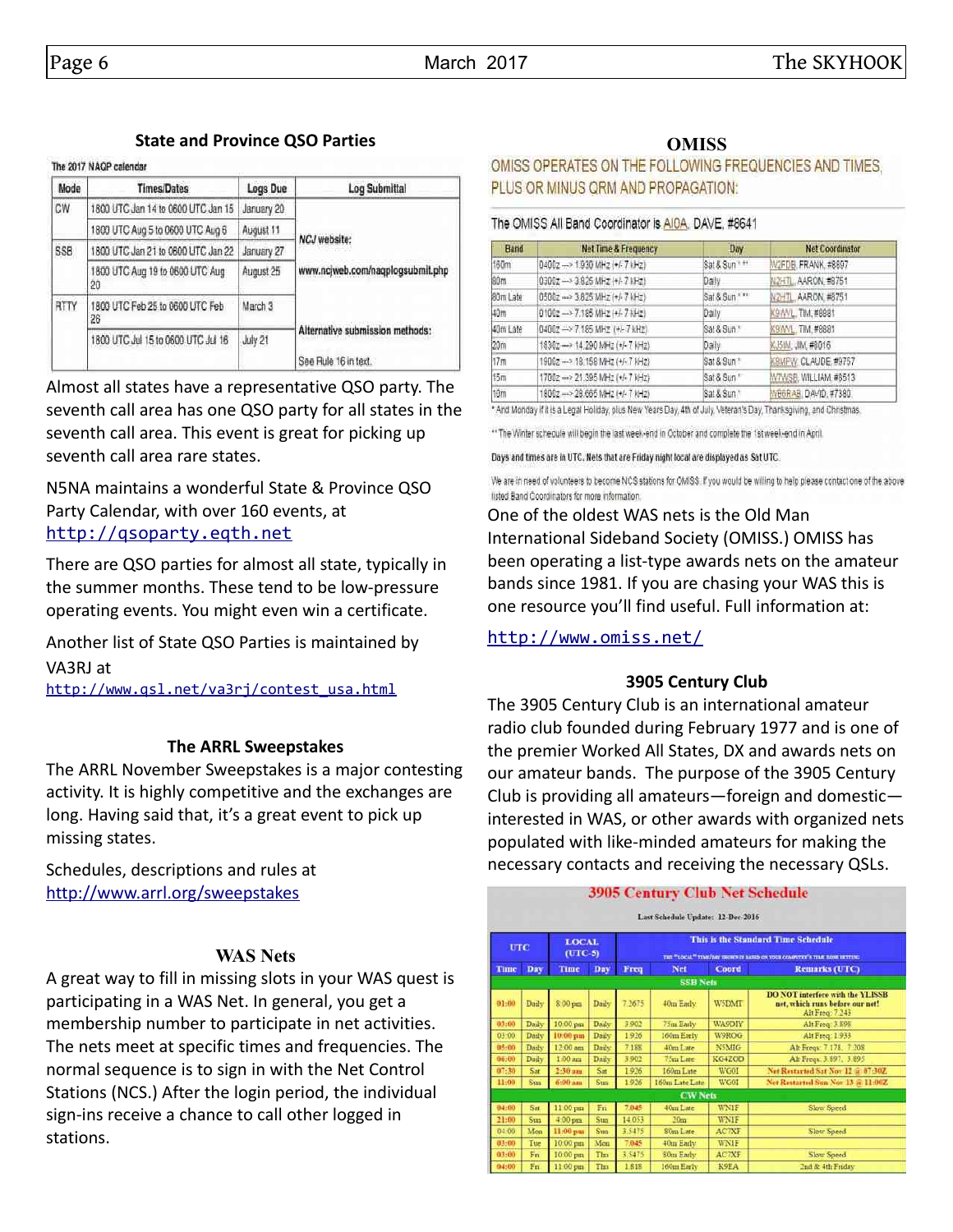## **Net Listing**

The W1YZ HF Net Listing has pertinent information on over 160 active nets. The URL is

[http://www.n1yz.com/HFNET\\_LIST.HTM](http://www.n1yz.com/HFNET_LIST.HTM)

### **Real Time Sked Page**

No compendium of WAS resources would be complete

without a mentioning the K3UK real time sked pages at [http://www.obriensweb.com/sked/index.phpboard=sk](http://www.obriensweb.com/sked/index.php?board=skcc) [cc](http://www.obriensweb.com/sked/index.php?board=skcc)

Andy has several "boards" including SKCC, Log Book of the World, and digital to name a few. If you operate CW, even at very slow speed, the SKCC board is a must.

The K3UK web page is comprised of four frames. The right side shows the calls of people currently logged onto the system. Run your mouse over a specific call for additions information. The right frame also shows available boards and a listing of states and countries of the current logged in people.

The top frame has information pertinent to the currently accessed board. The bottom frame is where you enter a text message to communicate with a logged in user, as an example, "w1ul could you meet me on 7050?"

The left center frame is a listing of previous posts.

Just watch the action of the page for a few minutes and you'll get the flow of information.

You establish an account (it's free) only one time and on subsequent logins your call appears on the right frame. Andy's sked page is proactive while nets are reactive. Try it, you'll like it.

## *Epilogue*

Well, there you have it, an introduction to the lore of chasing a WAS certificate, including some of the available derivative certificates. If you have never set a ham radio goal for yourself, try it and experience the thrill of completing a difficult goal. Completing one ham radio challenge may give you the confidence to try increasingly difficult goals in other areas of your life, who knows where that could lead?

## 73 and good luck

### **Urb W1UL [urb@w1ul.com](mailto:urb@w1ul.com)**

*When not writing articles or looking for new bridges to cross and mountains to climb, Urb can be found working on his free ham radio license preparation website, [http://ham-cram.com.](http://ham-cram.com/) It's the quickest path to a license or upgrade.*

# **The Presidents Corner**

For this month I want to discuss the topic of "Elmers". In our hobby an Elmer is a person that helps or mentors another ham. I have seen this in our club and have had the benefit of someone in the club helping me. Everyone can be an Elmer regardless of their experience. A technician can help an extra who can no longer climb a ladder to repair an antenna, or give advice on the purchase of a new radio. We all have expertise in one or more facets of ham radio, and most are willing to share that knowledge with other hams. In order to make this information more accessible, I want to make a sort of directory of everyone's area of "expertise". During the month of March, I will send out a questionnaire about what areas you would be able to help or instruct other hams who would want to explore that area of ham radio. Something as simple as helping someone who is no longer physically able to do something that another member would have no trouble doing. The success of this directory depends upon the response of all members, and our club will benefit as a whole. 73, Tony

## **Bouvet Island Expedition Being Planned For 2018**

Bouvet ("boo-VAY") is a Norwegian island in the far south of the Atlantic Ocean.

Its "grid square" is JD15qn, so it's 7969 miles South of the Holiday City South clubhouse.

An inactive volcano, the island is mostly covered by a massive glacier, and it's number two on DX-World's Most Wanted List. For more details, see

[dxworld.net/3y0z-bouvet-2018/](http://dxworld.net/3y0z-bouvet-2018/) .